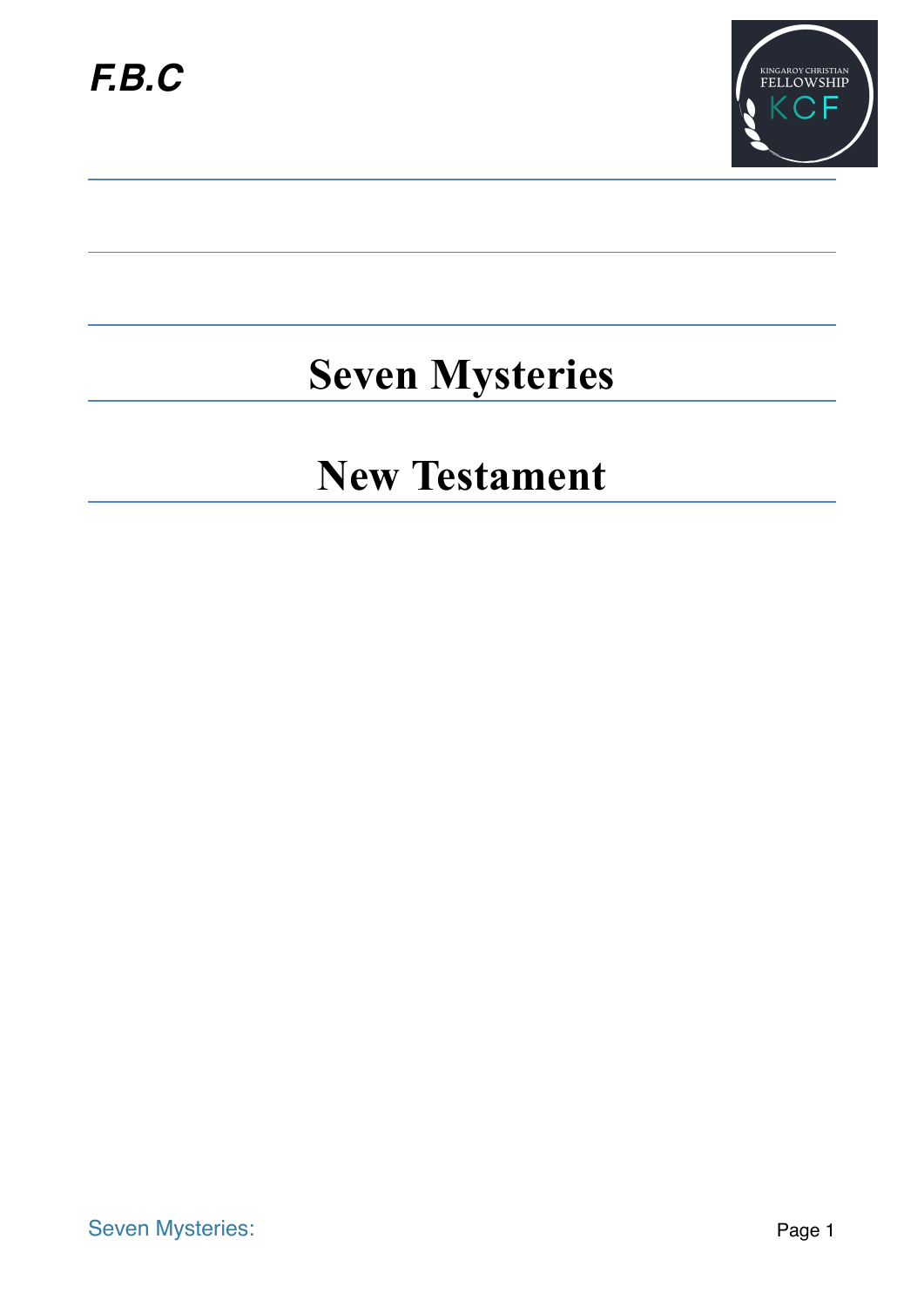Let a man so account of us, as of the ministers of Christ, and stewards of the mysteries of God1 Corinthians 4:1

#### **Mystery 1**

1 Timothy 3:16. And without controversy great is the mystery of godliness: God was manifest in the flesh, justified in the Spirit, seen of angels, preached unto the Gentiles, believed on in the world, received up into glory. This is dealing that Jesus Christ was God manifest in the flesh. (The Deity of Jesus Christ.) I John 4:1 Beloved, believe not every spirit, but prove the spirits, whether they are of God; because many false prophets are gone out into the world. 2 Hereby know ye the Spirit of God: every spirit that confesseth that Jesus Christ is come in the flesh is of God: 3 and every spirit that confesseth not Jesus is not of God: and this is the spirit of the antichrist, whereof ye have heard that it cometh; and now it is in the world already. Jesus Christ was the God man. John 1:14, Colossians 2:9 For in him dwelleth all the fulness of the Godhead bodily. **Mystery of Godliness , F.B.C**

#### **Mystery 2**

Colossians 1:26-28, v27 To whom God would make known what is the riches of the glory of this mystery among the Gentiles; which is Christ in you, the hope of glory: This mystery covers the fact that the Believer is now the temple of the living God 2 Corinthians 6:16 **Mystery of Christ in you , F.B.C**

#### **Mystery 3**

Ephesians 3:9 /5:30 For we are members of his body, of his flesh, and of his bones. 5:32 This is a great mystery: but I speak concerning Christ and the church. 1 Corinthians 12:13 For by one Spirit are we all baptised into one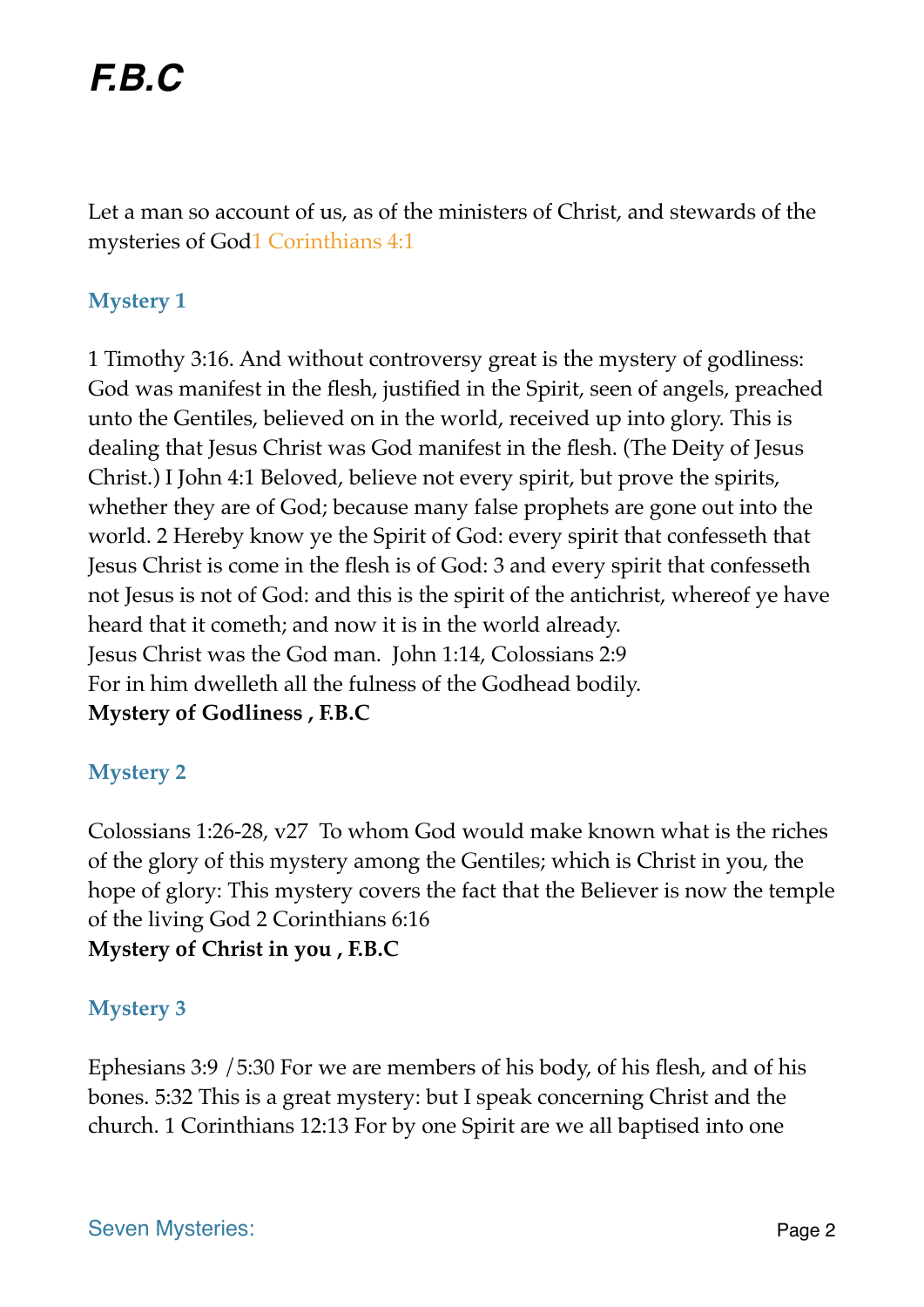# *F.B.C*

body, whether we be Jews or Gentiles, whether we be bond or free; and have been all made to drink into one Spirit.

There is only one Body of Christ in-which each believer John 3:1-7 is a member of 1 Corinthians 1:27 . This is Body is also called the Bride of Christ which is one Body, Colossians 1:18 And he is the head of the body, the church: who is the beginning, the firstborn from the dead; that in all things he might have the preeminence.

This is a mystery which is known as the world wide church, as their are many believer's all over the world, and would be all caught up to meet the Lord in the air if Jesus returns in their life time.

**Mystery of the Body of Christ, F.B.C**

#### **Mystery 4**

Romans 11:25 For I would not, brethren, that ye should be ignorant of this mystery, lest ye should be wise in your own conceits; that blindness in part is happened to Israel, until the fulness of the Gentiles be come in. The fullness of the Gentiles are the kingdoms of this earth, which will end with the return of Jesus Christ to reign for a thousand years in Israel. Jerusalem will be trodden under foot until the thousand year reign of Christ. Luke 21:24 And they shall fall by the edge of the sword, and shall be led away captive into all nations: and Jerusalem shall be trodden down of the Gentiles, until the times of the Gentiles be fulfilled.

The Time of the Gentiles began when Jerusalem was destroyed by Nebuchadnezzar King of Babylon under the reign of Zedekiah King of Judah. The time of the Gentiles ends with the Literal return of Jesus Christ King of Kings and Lord of Lords.

**Mystery of Blindness to Israel, F.B.C**

#### **Mystery 5**

1 Corinthians 15:51-52 Behold, I shew you a mystery; We shall not all sleep, but we shall all be changed, In a moment, in the twinkling of an eye, at the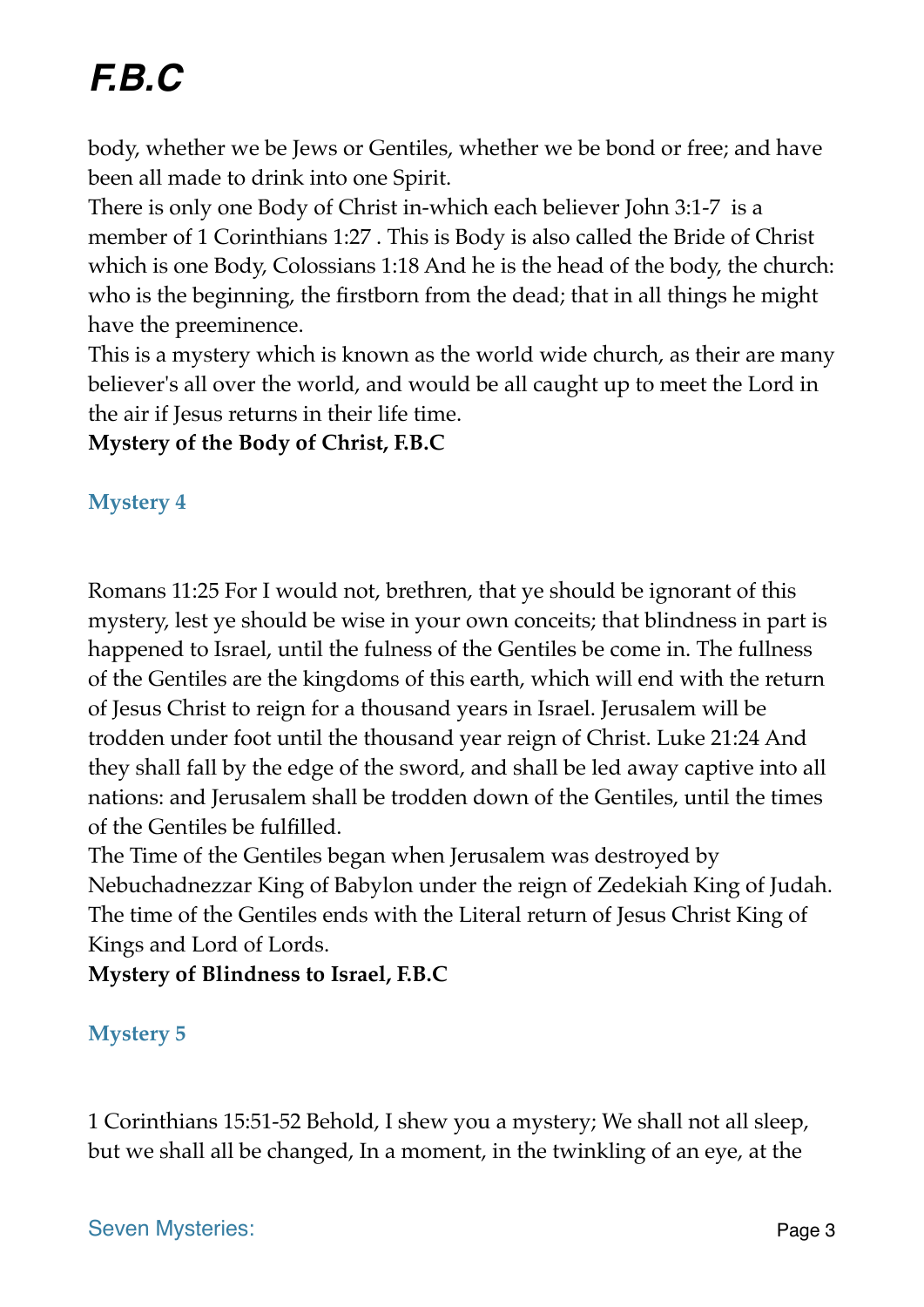# *F.B.C*

last trump: for the trumpet shall sound, and the dead shall be raised incorruptible, and we shall be changed.

1 Thessalonians 4:17

Then we which are alive and remain shall be caught up together with them in the clouds, to meet the Lord in the air: and so shall we ever be with the Lord. The Church, The Body of Christ known as The Bride of Christ will not suffer the prophecy of Daniels 70th week " Jacobs trouble" concerning Israel, known as the Great Tribulation 2 Thessalonians 2:7-11, Matthew 24:15 **Mystery of our Gathering, F.B.C**

#### **Mystery 6**

2 Thessalonians 2:7 For the mystery of iniquity doth already work: only he who now letteth will let, until he be taken out of the way. This mystery is dealing with the god of this world. 2 Corinthians 4:3-4. In whom the god of this world hath blinded the minds of them which believe not, lest the light of the glorious gospel of Christ, who is the image of God, should shine unto them. This mystery deals with the Anti Christ, deceiving Israel and sitting on the throne of David in the Temple that will be rebuilt in the midst of Daniels seventieth week, which covers a seven years period. The Anti Christ is revealed in Revelation 6ff after the churches gathering to meet the Lord in the air. Satan is the god Matthew 4ff, 1 Corinthians 4:4 this world and His time will be finished at the second advent where the premellinail reign of Christ will be for a thousand years . Jesus spoke of His return here in Luke 21:24 And they shall fall by the edge of the sword, and shall be led away captive into all nations: and Jerusalem shall be trodden down of the Gentiles, until the times of the Gentiles be fulfilled. The Roman Catholic church assists the Anti Christ and is not destroyed until Revelation 17:5, 18:2. The Devil knows he has a short time Revelation 12:12, 2 Thessalonians 2:8 known as the pre – millennial reign of Christ, when Jesus Christ takes the throne of David after Satans temple is destroyed. Acts 15:16 After these things I will return, And I will build again the tabernacle of David, which is fallen; And I will build again the ruins thereof, And I will set it up: Note: A good book on this subject is the " two Babylons" written by Alexander Hyssop.